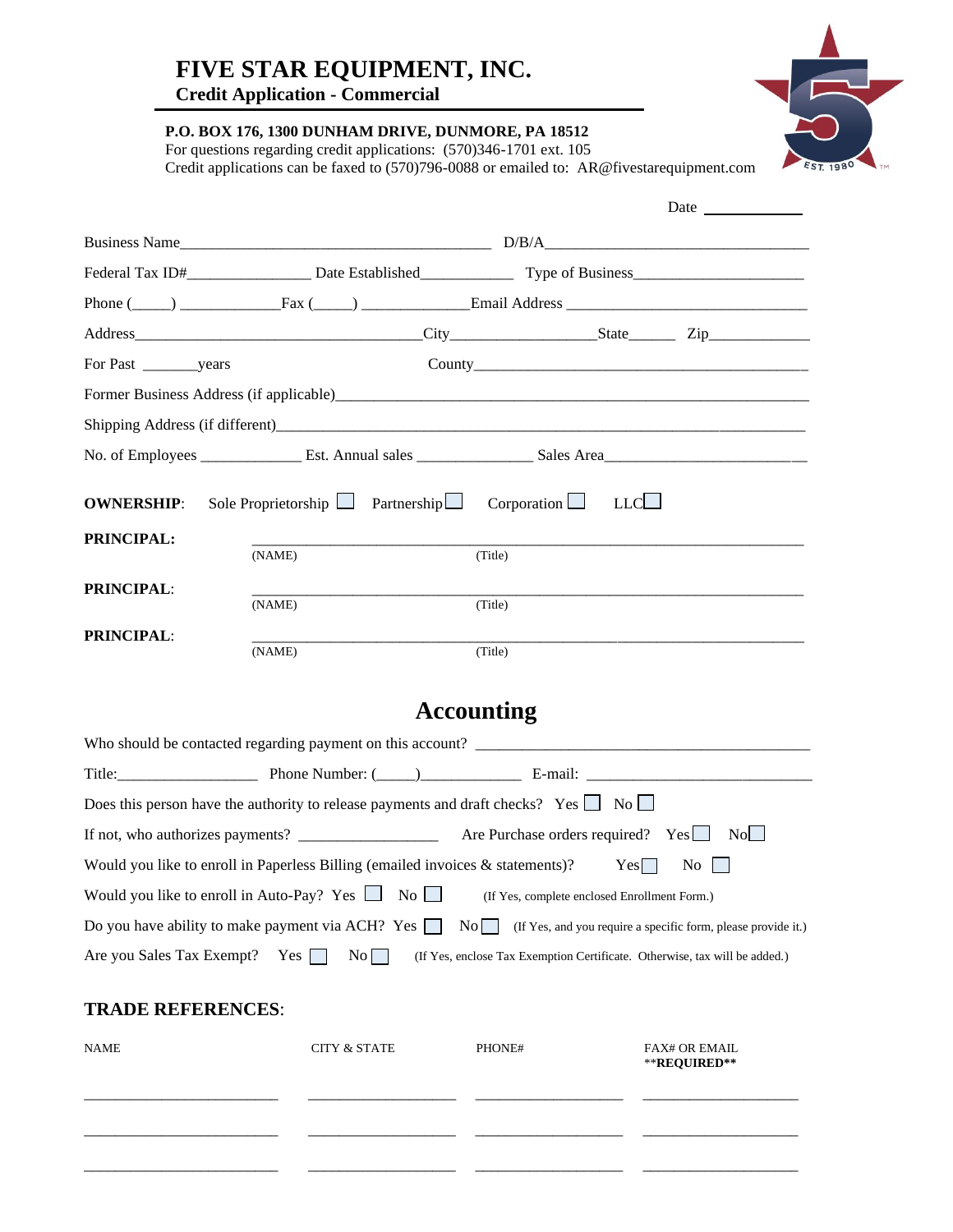#### **BANK REFERENCE**:

| (Name)                                                    | (Address)                                                                                                                                                                                                                                                                                                                                                                                                                                                                                                                                                                                                                                                               | $(Acct \#)$ | (Contact) |  |
|-----------------------------------------------------------|-------------------------------------------------------------------------------------------------------------------------------------------------------------------------------------------------------------------------------------------------------------------------------------------------------------------------------------------------------------------------------------------------------------------------------------------------------------------------------------------------------------------------------------------------------------------------------------------------------------------------------------------------------------------------|-------------|-----------|--|
|                                                           | <b>Credit Application</b>                                                                                                                                                                                                                                                                                                                                                                                                                                                                                                                                                                                                                                               |             |           |  |
| Has the firm or any of its principals ever been Bankrupt? |                                                                                                                                                                                                                                                                                                                                                                                                                                                                                                                                                                                                                                                                         | Yes         | No        |  |
| If Yes, explain                                           |                                                                                                                                                                                                                                                                                                                                                                                                                                                                                                                                                                                                                                                                         |             |           |  |
| investigate the credit references and principals listed.  | Any misrepresentation in this application will be considered evidence of fraud, since this information is the basis for the extending of<br>credit. As an inducement to grant credit, the undersigned warrants that the information submitted is true and correct. You are authorized to                                                                                                                                                                                                                                                                                                                                                                                |             |           |  |
|                                                           | In consideration for the extension of credit, said business promises to pay for all purchases within the terms agreed (NET 30) and agrees to<br>pay a service charge per month of 1.5% per month (18% annual percentage rate) on all past due balances. In the event any third parties are<br>employed to collect any outstanding monies owed by said business the undersigned agrees to pay reasonable collection costs, including<br>attorney fees, whether or not litigation has commenced, and all costs of litigation incurred. The undersigned represents that he/she has the<br>authority to execute this credit agreement on behalf of the business identified. |             |           |  |
| (Name of Business)                                        |                                                                                                                                                                                                                                                                                                                                                                                                                                                                                                                                                                                                                                                                         |             |           |  |

(Print Name) (Trile) (Signature) (Signature)

## **Personal Guarantee**

In consideration for Five Star Equipment extending credit to the business identified below for any materials and/or services after this date at the request of applicants or its agents, the undersigned individual hereby personally guarantees unconditionally and irrevocably the prompt payment of any sums now or hereafter owed to Five Star Equipment by the business identified below whether said sums are due under open account, contract or otherwise.

It is understood and agreed that credit, if extended, is to be on a continuing basis and may exceed estimated maximum credit limit required as stated in the credit agreement between Five Star Equipment and the business. Five Star Equipment shall not be obligated to notify the undersigned of the dates or amounts of any such credit and the undersigned waives demand, notice of default and any extension of time or any other forbearance which may be extended by Five Star Equipment.

This guaranty shall continue in force until notice in writing, sent by registered or certified mail, return receipt requested is received by Five Star Equipment. Said notice shall specify the date on which this guaranty is to be terminated, said date not to be less than seven days after such notice is received. Such termination shall in no way release the undersigned as to any sum or debt incurred prior to such termination.

|                                                                                                       | Name: |                                                 |  |
|-------------------------------------------------------------------------------------------------------|-------|-------------------------------------------------|--|
|                                                                                                       |       | (Name of person guaranteeing payment, NO TITLE) |  |
|                                                                                                       |       |                                                 |  |
| Home Phone #<br><u> 1980 - Jan Barat, martin dina masjid da ya kuma a shekara ta 1980 a Tanzania.</u> |       | SS#                                             |  |
|                                                                                                       |       | Signature of person guaranteeing payment        |  |
| Name of Business whose account is guaranteed_                                                         |       |                                                 |  |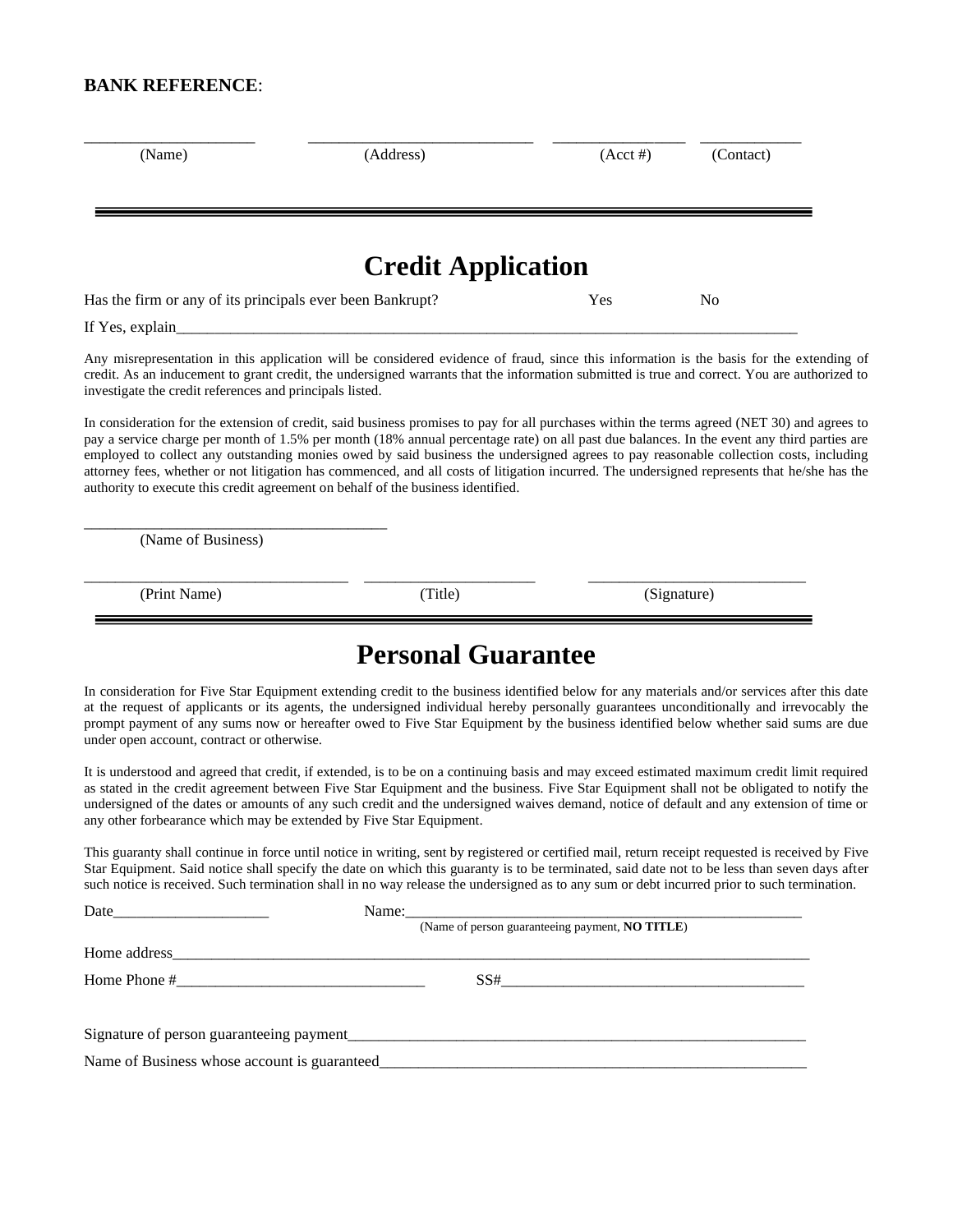# FIVE STAR EQUIPMENT's AUTO-PAY PROGRAM

### *THE EASIEST WAY TO PAY YOUR BILL*

Our auto-payment program saves you time and avoids missed payments. We've created this optional program as a result of multiple requests from our valued customers. Simple and easy no websites, logins, or passwords to keep track of!

#### HOW IT WORKS

Each month, your statement balance will be paid in full via your designated funding source. Funding options:

- ACH direct from checking account
- Credit or debit card: Mastercard, Visa, American Express, or Discover

This payment will be run on or after the  $7<sup>th</sup>$  of each month, depending on weekends and holidays. The week prior to the payment, you will receive an email with your statement attached. This is both your reminder and a notification of total to be charged. On the  $7<sup>th</sup>$ , you will receive an email confirming payment was processed.

#### FAQ's

Is there a fee for this program? No fees. The program may actually help you avoid fees (finance charges) related to missed payments!

What if I need to change my funding information? If you need to make a change to your funding information or un-enroll from this program, just contact our office.

What if there is an issue with a particular charge or invoice? Simply contact us before funding day  $(7<sup>th</sup>)$  and we can hold off on the charge or exclude that invoice amount until the issue is resolved.

What if you would like to designate a different funding day than the  $7<sup>th</sup>$ ? Contact our office and let us know and we will do our best to accommodate your request. In most cases, this should not be an issue.

#### HOW TO ENROLL

It's easy to enroll. Just complete the enclosed one-page authorization form and return to our accounting office. We will call to confirm details upon receipt, and then, we handle it all so your future payments are worry-free!

#### *Return completed form any of these 3 ways:*

Mail to – Five Star Equipment Inc **Email to – AR@fivestarequipment.com** PO Box 176 Dunmore, PA 18512 **Fax to - 570.796.0088**